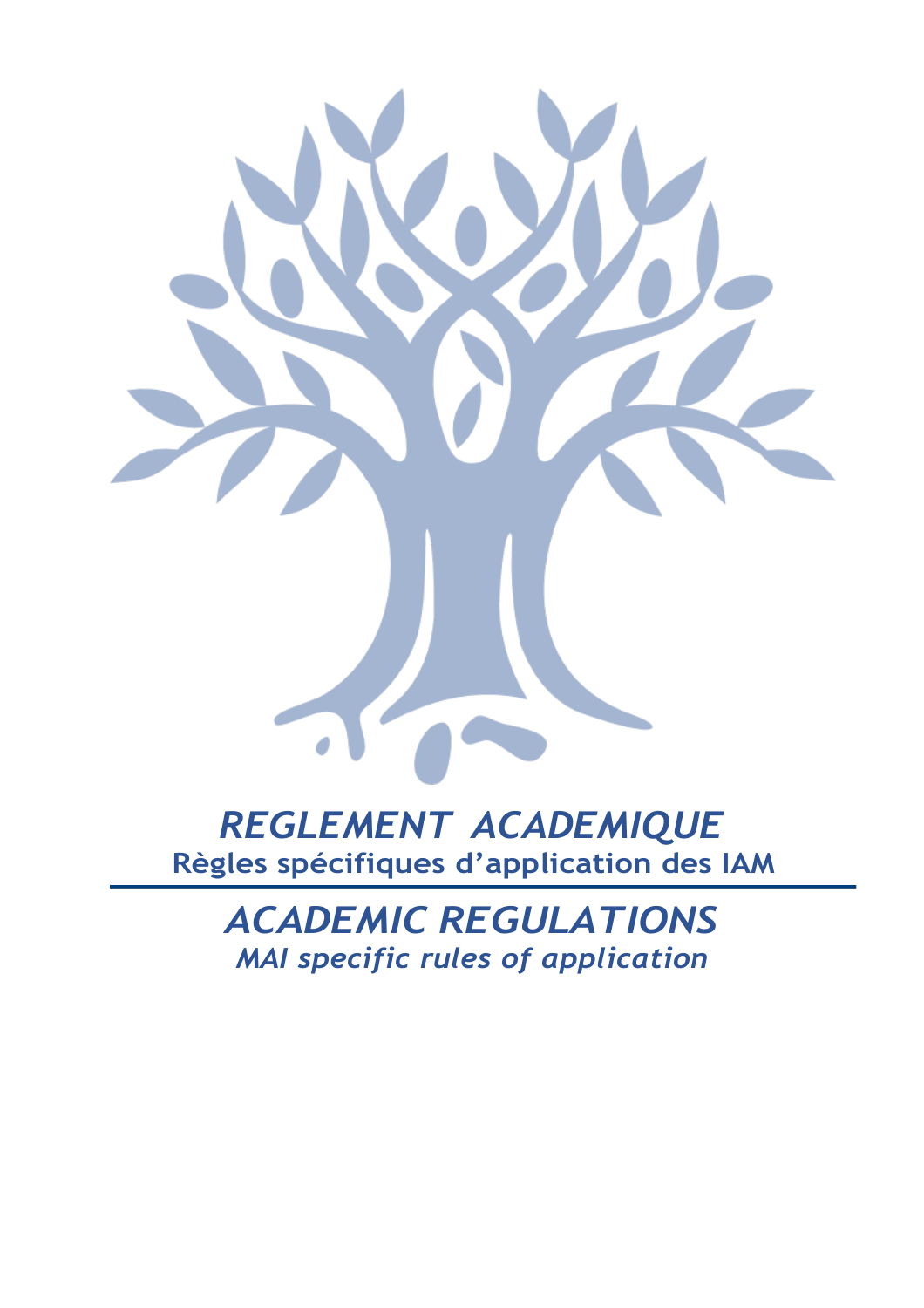

 **CA (04) 06** (13 December 2004) **CA (16) 08** (16 December 2016)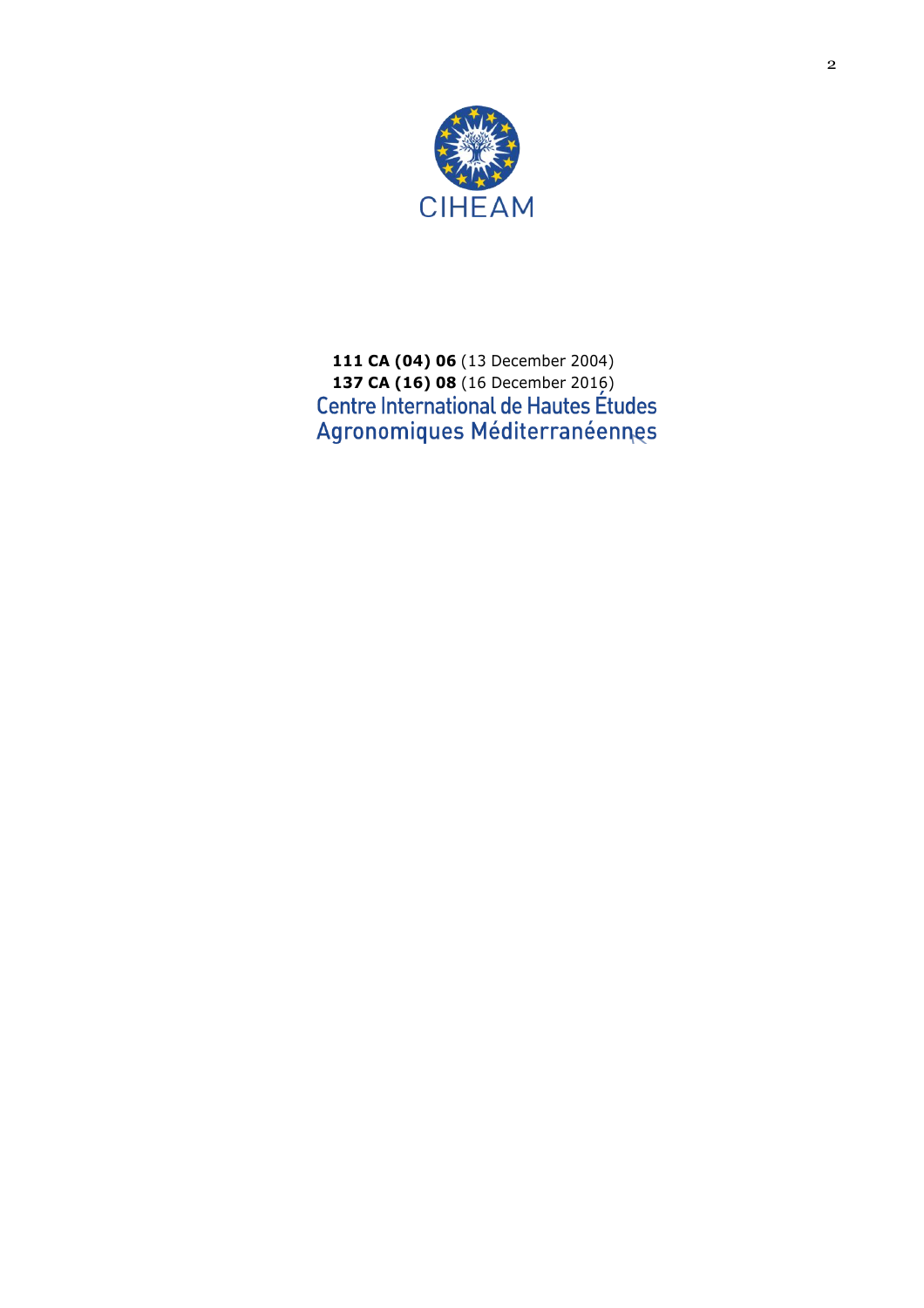| <b>IAM BARI</b>                                                                                                                                                                                                         | <b>IAM CHANIA</b>                                                                                                                                                                                                                                                                                                                                                                                                                                                                                                                                                                                                                                                                                                                                                                                                                                                                                                                                              | <b>IAM MONTPELLIER</b>                                                                                                                                                                                 | <b>IAM ZARAGOZA</b>                                                                                                                                                                                                                                                                                                                                                                                                                                                                                                            |
|-------------------------------------------------------------------------------------------------------------------------------------------------------------------------------------------------------------------------|----------------------------------------------------------------------------------------------------------------------------------------------------------------------------------------------------------------------------------------------------------------------------------------------------------------------------------------------------------------------------------------------------------------------------------------------------------------------------------------------------------------------------------------------------------------------------------------------------------------------------------------------------------------------------------------------------------------------------------------------------------------------------------------------------------------------------------------------------------------------------------------------------------------------------------------------------------------|--------------------------------------------------------------------------------------------------------------------------------------------------------------------------------------------------------|--------------------------------------------------------------------------------------------------------------------------------------------------------------------------------------------------------------------------------------------------------------------------------------------------------------------------------------------------------------------------------------------------------------------------------------------------------------------------------------------------------------------------------|
|                                                                                                                                                                                                                         |                                                                                                                                                                                                                                                                                                                                                                                                                                                                                                                                                                                                                                                                                                                                                                                                                                                                                                                                                                | <b>I.3. CO-DELIVERERD TITLES</b>                                                                                                                                                                       |                                                                                                                                                                                                                                                                                                                                                                                                                                                                                                                                |
|                                                                                                                                                                                                                         | The "Master of the MAI" will be denominated "MASTER"                                                                                                                                                                                                                                                                                                                                                                                                                                                                                                                                                                                                                                                                                                                                                                                                                                                                                                           |                                                                                                                                                                                                        |                                                                                                                                                                                                                                                                                                                                                                                                                                                                                                                                |
|                                                                                                                                                                                                                         | II. CONDITIONS FOR ADMISSION TO THE POSTGRADUATE PROGRAMMES.                                                                                                                                                                                                                                                                                                                                                                                                                                                                                                                                                                                                                                                                                                                                                                                                                                                                                                   |                                                                                                                                                                                                        |                                                                                                                                                                                                                                                                                                                                                                                                                                                                                                                                |
|                                                                                                                                                                                                                         |                                                                                                                                                                                                                                                                                                                                                                                                                                                                                                                                                                                                                                                                                                                                                                                                                                                                                                                                                                | <b>1. ADMISSION TO THE MASTER OF SCIENCE PROGRAMMES</b>                                                                                                                                                |                                                                                                                                                                                                                                                                                                                                                                                                                                                                                                                                |
| b) The working language of<br>MAIB is English. The minimum<br>level required for admission is:<br><b>INTERMEDIATE</b> (a certificate<br>of English language<br>is<br>required: TOEFL or IELTS or<br>Cambridge or ESOL). | b) All students are required to<br>provide proof of competence<br>in the English language for<br>entry<br>to<br>the<br>Master's<br>programme<br>run<br>by the<br>Institute. This can be done<br>through the institutional paper-<br>based TOEFL ITP and TWE.<br>These exams can be taken only<br>at MAI Chania in the first<br>academic year of a student's<br>enrolment. Students<br>must<br>attend preparatory courses<br>held by the Institute for sitting<br>the TOEFL ITP and TWE, and<br>obtain a minimum score of 550<br>in the TOEFL ITP and 4 in the<br>TWE (for the attainment of the<br>MSc degree) or 500 in the<br>TOEFL ITP and 4 in the TWE<br>(for the Master of MAICh<br>diploma) in the institutional<br>paper-based<br>TOEFL ITP, by December of<br>the first academic year.<br>Exemptions from attending the<br>preparatory<br>courses<br>and<br>sitting the institutional paper-<br>based TOEFL ITP are only<br>made when a student has a | b) The main working language<br>of IAMM is French. The level<br>required for Master Diploma<br>and<br>Postgraduate<br>Specialisation Diploma is B1 -<br>intermediate<br>Common<br>European Framework). | b) The working languages of<br>the<br>Postgraduate<br>Specialisation<br>Courses<br>are<br>English, French and Spanish.<br>Lecturers can teach in any of<br>the<br>three<br>languages.<br>Simultaneous translation into<br>Spanish is provided when<br>lecturers speak English or<br>French. From the beginning of<br>July to the end of September,<br>an intensive course of Spanish<br>is organised for those who<br>require it. During the course,<br>participants can answer the<br>exams in any of the three<br>languages. |

2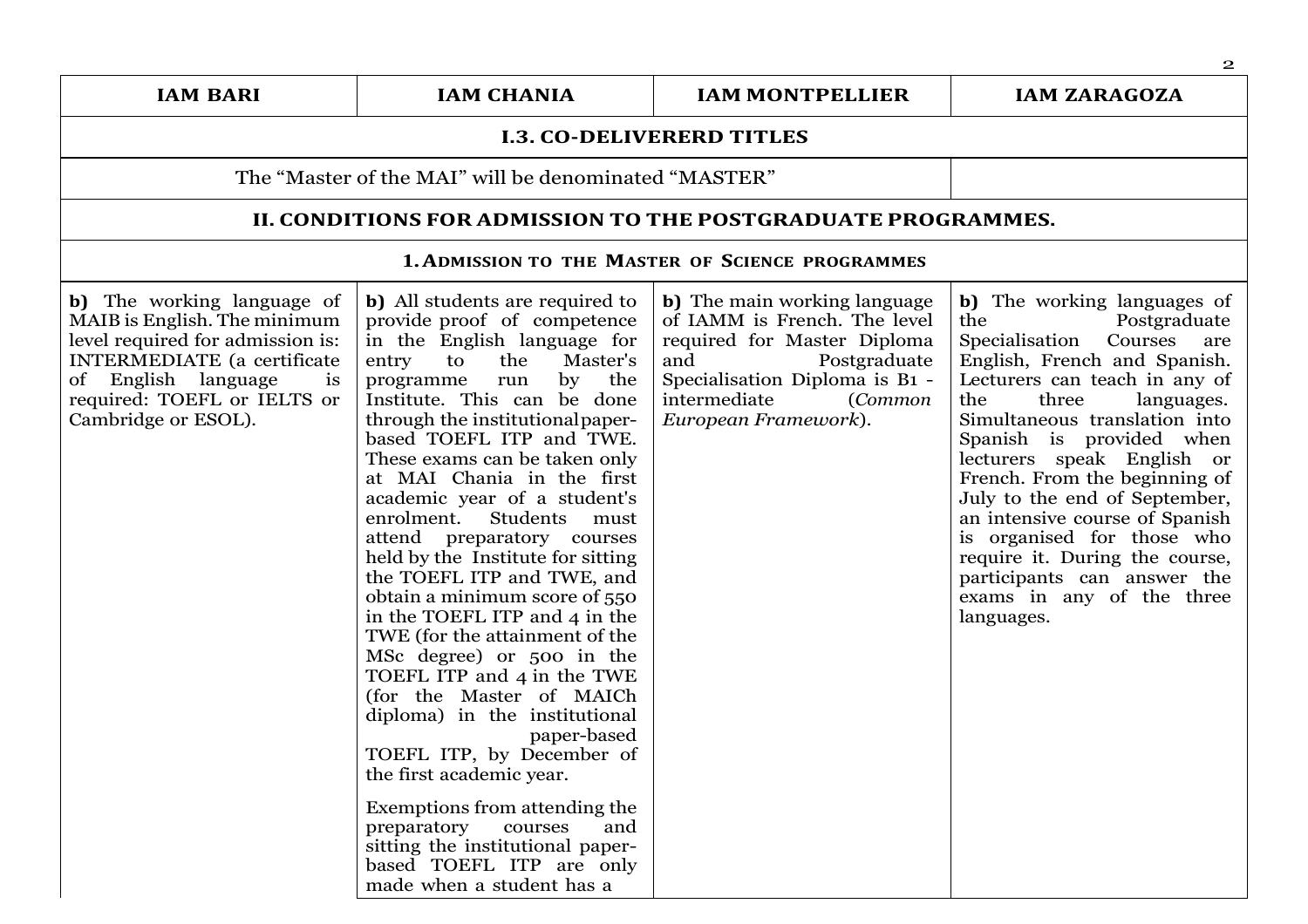|                                                                                                                                                                                                                                                                | 3 |
|----------------------------------------------------------------------------------------------------------------------------------------------------------------------------------------------------------------------------------------------------------------|---|
| passing grade in one of the<br>following examinations, which<br>prove a level of C1 in English<br>proficiency, according to the<br>Common<br>European<br>Framework of Reference for<br>Languages (CEFRL):                                                      |   |
|                                                                                                                                                                                                                                                                |   |
|                                                                                                                                                                                                                                                                |   |
| © The<br>CAMBRIDGE<br>or<br>MICHIGAN<br>of<br>Certificate<br>Proficiency in the English<br>language (CPE)<br>$\odot$ A minimum score of 6.5 in<br><b>IELTS</b><br>© A minimum score of 213<br>(for the attainment of the MSc<br>degree) or 173 (for the Master |   |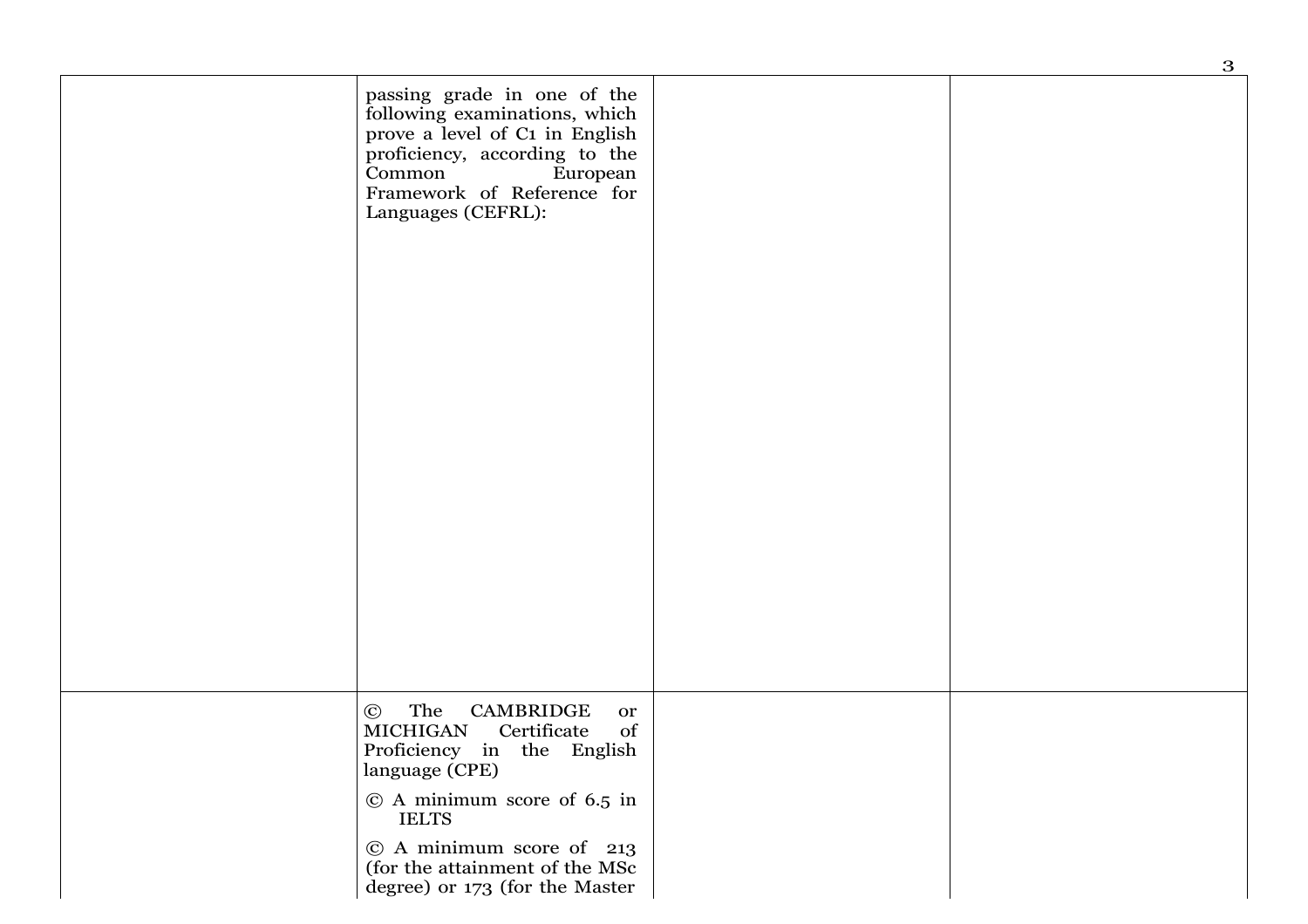|                                                                                                                                                                                     |                                                                                                                                                                   |                                                                            | $\overline{4}$ |
|-------------------------------------------------------------------------------------------------------------------------------------------------------------------------------------|-------------------------------------------------------------------------------------------------------------------------------------------------------------------|----------------------------------------------------------------------------|----------------|
|                                                                                                                                                                                     | of MAICh diploma) in the<br>computer-based TOEFL                                                                                                                  |                                                                            |                |
|                                                                                                                                                                                     | $\odot$ A minimum score of 79 (for<br>the attainment of the MSc<br>degree) or 61 (for the Master<br>of MAICh diploma) in the<br>internet-based TOEFL (iBT)        |                                                                            |                |
|                                                                                                                                                                                     | © A passing grade in the<br>examination for the Advanced<br>Hellenic State Certificate of<br>Foreign Languages                                                    |                                                                            |                |
|                                                                                                                                                                                     | © A Master or Bachelor degree<br>from a university in the USA or<br>UK (or another country where<br>English<br>$\mathbf{is}$<br>the<br>official<br>language).     |                                                                            |                |
|                                                                                                                                                                                     | Should a student hold any of<br>the above certificates, he/she is<br>requested to show the original<br>copy to the Administration on<br>arrival at the Institute. |                                                                            |                |
|                                                                                                                                                                                     | No other language certificates<br>qualifications<br>will<br>be<br><b>or</b><br>considered valid.                                                                  |                                                                            |                |
| For the assignment of<br>c)<br>scholarships, priority is<br>given to applicants from<br>Mediterranean,<br>Middle<br>Balkan<br>East<br>and<br>$\overline{\phantom{a}}$<br>countries. |                                                                                                                                                                   |                                                                            |                |
|                                                                                                                                                                                     |                                                                                                                                                                   | 2. REQUIREMENTS FOR ADVANCING TO THE SECOND PART OF THE MASTER OF SCIENCES |                |
| a) At the end of the $1st$ part of<br>the programme, the student<br>must have obtained an overall                                                                                   |                                                                                                                                                                   |                                                                            |                |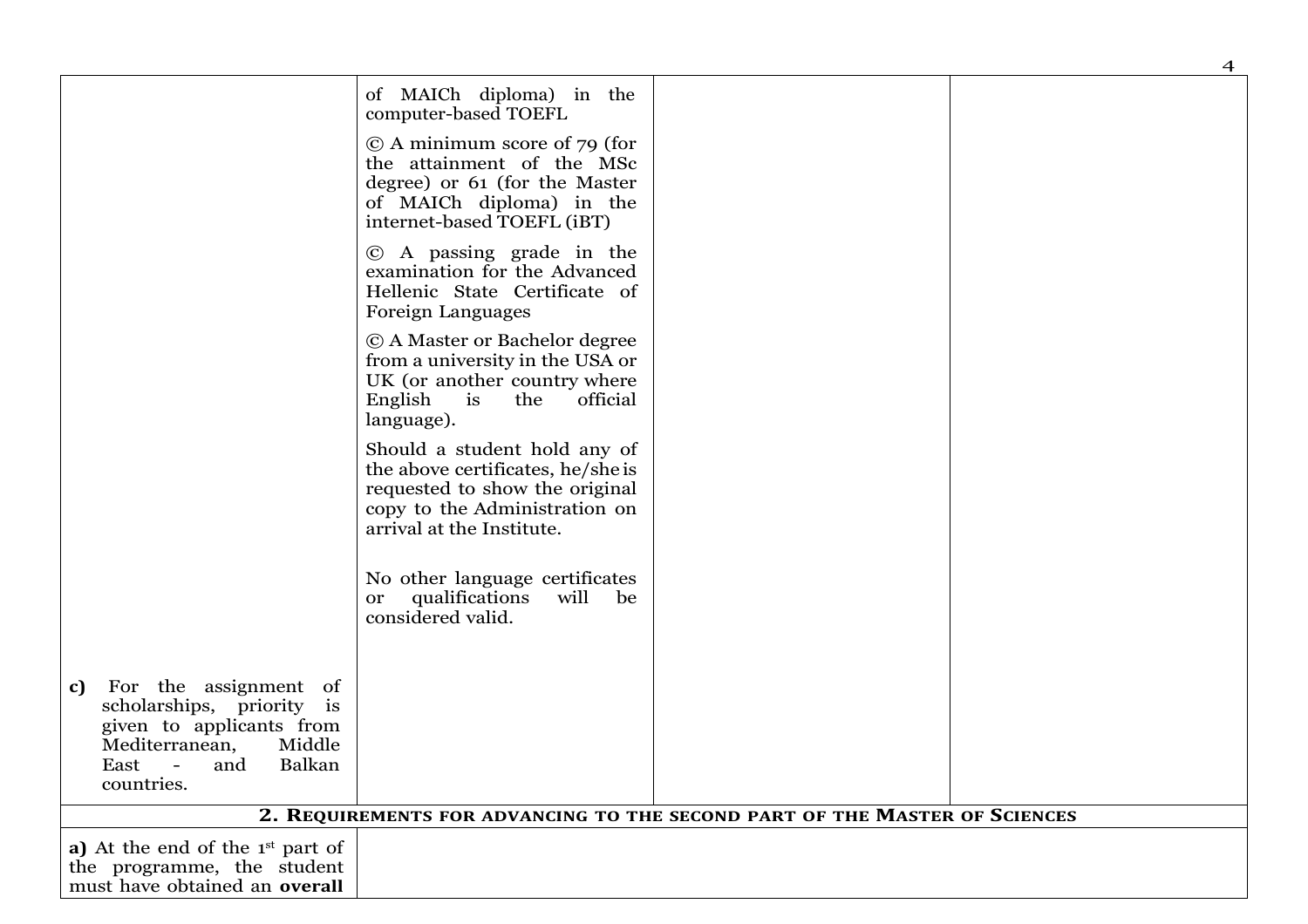| mark equal to or above 80.                                                                                                                                                                                                                                                                                                                                                                                                                            |                                                                                                                                                                                                                                                                                                      |                                                                                                                 |                                                                                                                                                                                                                                                                                                                                                                                                                                                                                                                             |
|-------------------------------------------------------------------------------------------------------------------------------------------------------------------------------------------------------------------------------------------------------------------------------------------------------------------------------------------------------------------------------------------------------------------------------------------------------|------------------------------------------------------------------------------------------------------------------------------------------------------------------------------------------------------------------------------------------------------------------------------------------------------|-----------------------------------------------------------------------------------------------------------------|-----------------------------------------------------------------------------------------------------------------------------------------------------------------------------------------------------------------------------------------------------------------------------------------------------------------------------------------------------------------------------------------------------------------------------------------------------------------------------------------------------------------------------|
| <b>IAM BARI</b>                                                                                                                                                                                                                                                                                                                                                                                                                                       | <b>IAM CHANIA</b>                                                                                                                                                                                                                                                                                    | <b>IAM MONTPELLIER</b>                                                                                          | <b>IAM ZARAGOZA</b>                                                                                                                                                                                                                                                                                                                                                                                                                                                                                                         |
|                                                                                                                                                                                                                                                                                                                                                                                                                                                       | III. ORGANISATION OF THE POSTGRADUATE PROGRAMMES.                                                                                                                                                                                                                                                    |                                                                                                                 |                                                                                                                                                                                                                                                                                                                                                                                                                                                                                                                             |
|                                                                                                                                                                                                                                                                                                                                                                                                                                                       | 1.                                                                                                                                                                                                                                                                                                   | <b>EDUCATIONAL ACTIVITIES</b>                                                                                   |                                                                                                                                                                                                                                                                                                                                                                                                                                                                                                                             |
|                                                                                                                                                                                                                                                                                                                                                                                                                                                       | C)                                                                                                                                                                                                                                                                                                   | <b>Attendance and punctuality</b>                                                                               |                                                                                                                                                                                                                                                                                                                                                                                                                                                                                                                             |
| • If the student does not attend<br>80% of the activities organized<br>in the framework of the sub-<br>unit, without a valid reason,<br>he/she is not admitted to the<br>exam, with the consequent loss<br>of corresponding credits.<br>• If the student does not attend<br>classes or he/she is unable to<br>take the exam for valid reasons,<br>he/she has to<br>justify<br>his<br>and<br>apply<br>absence<br>for<br>permission to retake the exam. | The final grade(s) may be<br>reduced by the Director and the<br>Coordinator<br>Studies<br>when<br>attendance does not meet a<br>predetermined<br>of<br>number<br>sessions and hours. The relative<br>weight of the total grade can be<br>reduced by 15% in proportion<br>to the required attendance. | Any unjustified absence beyond<br>four sessions per month will<br>result in the cancellation of<br>registration | The total time of absence for a<br>justified cause throughout the<br>academic year must not exceed<br>10% of the total duration of the<br>programme. Should this limit<br>be exceeded, the participant<br>will be excluded from the<br>programme and if applicable,<br>his or her grant will be<br>withdrawn. The previous rule is<br>applicable<br>per<br>section;<br>therefore, if the absences are<br>concentrated in a<br>single<br>section, they must not exceed<br>10% of the duration of the<br>section in question. |

5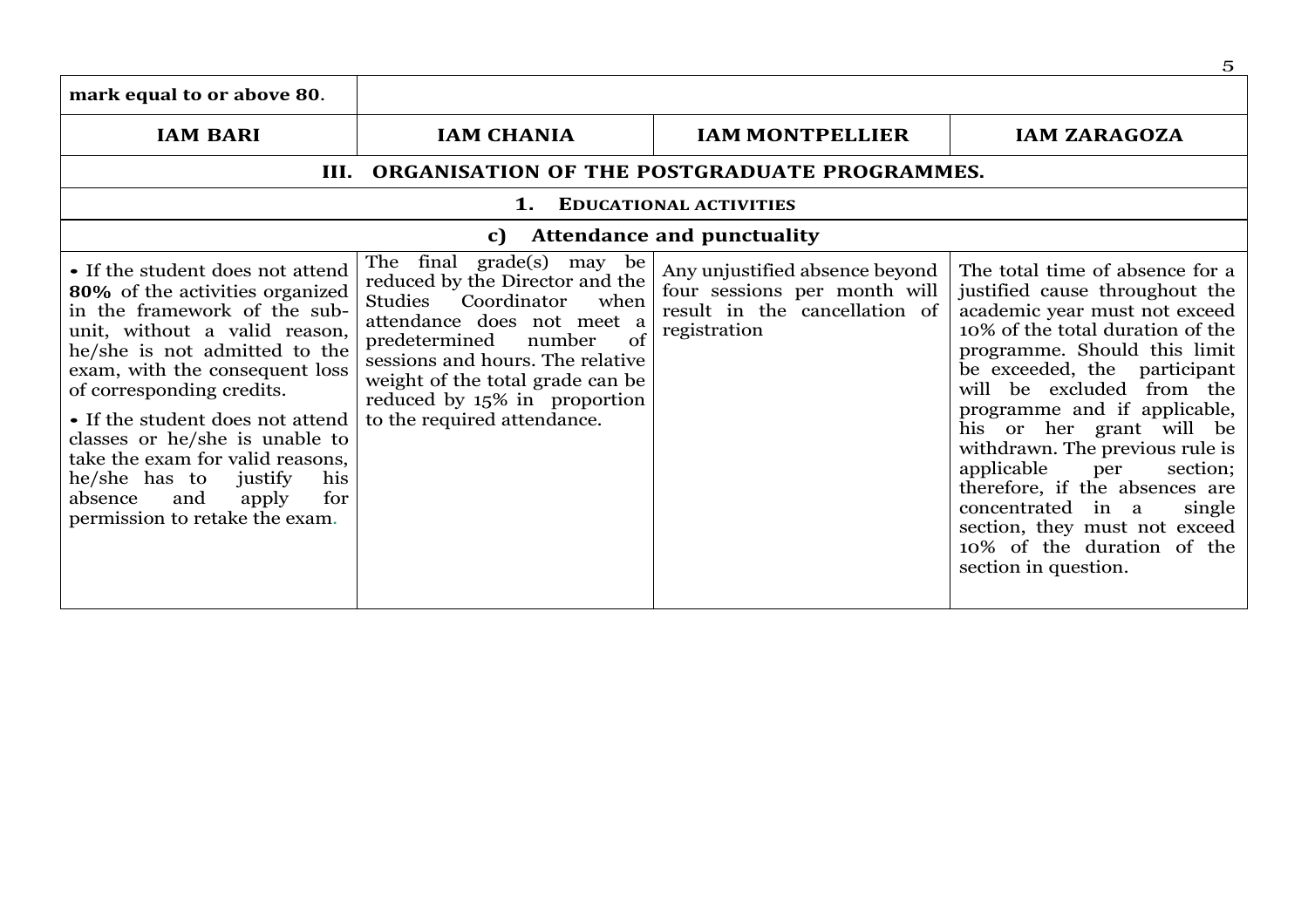| <b>IAM BARI</b>                                                                                                                                                                        | <b>IAM CHANIA</b>                                                       | <b>IAM MONTPELLIER</b>                                   | <b>IAM ZARAGOZA</b> |
|----------------------------------------------------------------------------------------------------------------------------------------------------------------------------------------|-------------------------------------------------------------------------|----------------------------------------------------------|---------------------|
|                                                                                                                                                                                        |                                                                         | III. ORGANISATION OF THE POSTGRADUATE PROGRAMMES         |                     |
|                                                                                                                                                                                        | 3.                                                                      | <b>GRADING SYSTEM</b>                                    |                     |
| Examinations are held at the<br>end of each course sub-unit,<br>Examinations are usually in the<br>form of a written exam, but<br>other forms are accepted (oral,<br>assignment, etc). | Examinations are held when<br>all courses of one unit are<br>completed. | Examinations are held at the<br>end of each course unit. |                     |
| If a student is found to "copy"<br>in any way, this behavior will<br>be penalized by deducting 15<br>points from the mark given by<br>the professor                                    |                                                                         |                                                          |                     |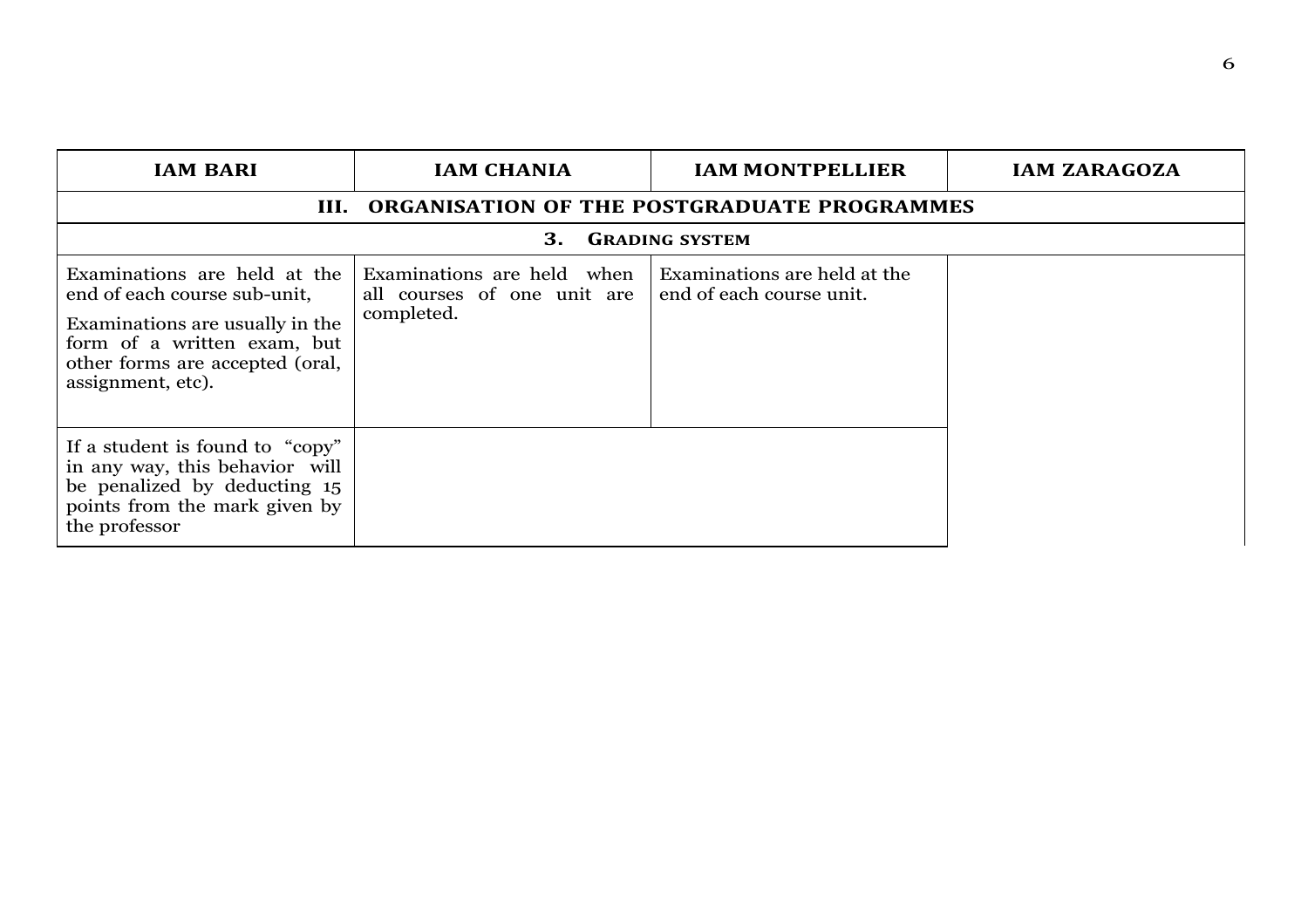| The final average of all<br>examinations marks (formal<br>instruction) is a pondered<br>average obtained as the sum of<br>all the marks multiplied by the<br>corresponding credits, divided<br>by the sum of credits. The<br>overall grade is calculated<br>taking into account that: the<br>average mark obtained to<br>exams (formal instruction)<br>accounts for 60% of the total;<br>the mark obtained at the<br>project accounts for 15% of the<br>total; the mark obtained at the<br>final oral exam accounts for<br>25% of the total | <b>Master:</b><br>Grading is based on the<br>French system from academic<br>year $2015/2016$ onwards (in<br>accordance with IAMM recent<br>accreditation to deliver<br>national diplomas of Master):<br>20-point grading system,<br>meaning that marks are given<br>on a scale ranging from o to<br>20.<br>Distinctions:<br>Between 14 and $16/20$ : Cum<br>Laude<br>Equal or above $17/20$ : Cum<br>Maxima Laude. |  | 7 |
|---------------------------------------------------------------------------------------------------------------------------------------------------------------------------------------------------------------------------------------------------------------------------------------------------------------------------------------------------------------------------------------------------------------------------------------------------------------------------------------------------------------------------------------------|--------------------------------------------------------------------------------------------------------------------------------------------------------------------------------------------------------------------------------------------------------------------------------------------------------------------------------------------------------------------------------------------------------------------|--|---|
|---------------------------------------------------------------------------------------------------------------------------------------------------------------------------------------------------------------------------------------------------------------------------------------------------------------------------------------------------------------------------------------------------------------------------------------------------------------------------------------------------------------------------------------------|--------------------------------------------------------------------------------------------------------------------------------------------------------------------------------------------------------------------------------------------------------------------------------------------------------------------------------------------------------------------------------------------------------------------|--|---|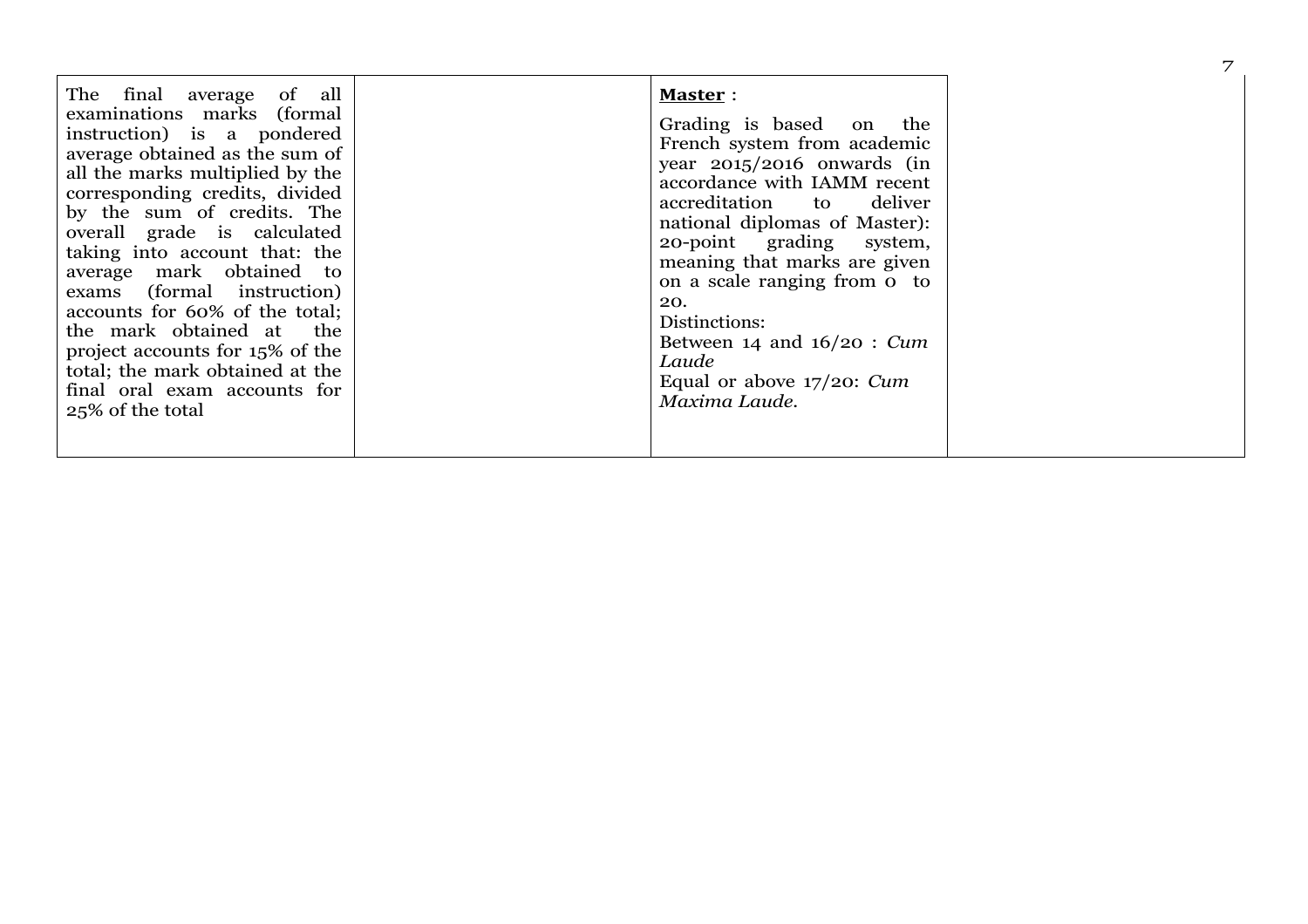| <b>IAM BARI</b>                                                                                                                                                                                                                                                           | <b>IAM CHANIA</b> | <b>IAM MONTPELLIER</b>                                                                                                                                                                | <b>IAM ZARAGOZA</b> |  |
|---------------------------------------------------------------------------------------------------------------------------------------------------------------------------------------------------------------------------------------------------------------------------|-------------------|---------------------------------------------------------------------------------------------------------------------------------------------------------------------------------------|---------------------|--|
| <b>Final comprehensive oral</b><br>examination                                                                                                                                                                                                                            |                   | In addition to the written<br>examinations that follow every<br>course unit, every student                                                                                            |                     |  |
| In addition to the written<br>examinations, a comprehensive<br>oral examination conducted by<br>an Examination Board will be<br>held at the end of the academic<br>year. The relative weight to the<br>total grade is 25%. There is no<br>retake of the oral examination. |                   | must undertake training (or a<br>fieldwork) to write a personal<br>research report ("mémoire")<br>and present it to an academic<br>committee for a comprehensive<br>oral examination. |                     |  |
|                                                                                                                                                                                                                                                                           |                   | <b>Scientific English</b><br>examination                                                                                                                                              |                     |  |
|                                                                                                                                                                                                                                                                           |                   | Students must attend a 20<br>in Scientific<br>hour<br>course<br>English upon the completion of<br>which they are given a grade<br>out of 20. This course<br>corresponds to 2 ECTS.    |                     |  |
| <b>Examination for incomplete courses</b>                                                                                                                                                                                                                                 |                   |                                                                                                                                                                                       |                     |  |
| The opportunity to take the<br>exam is given to students<br>having a justified absence only<br>twice during the academic<br>year.                                                                                                                                         |                   | The opportunity to take the<br>exam is given to students<br>having a justified absence, and<br>only twice during the academic<br>year.                                                |                     |  |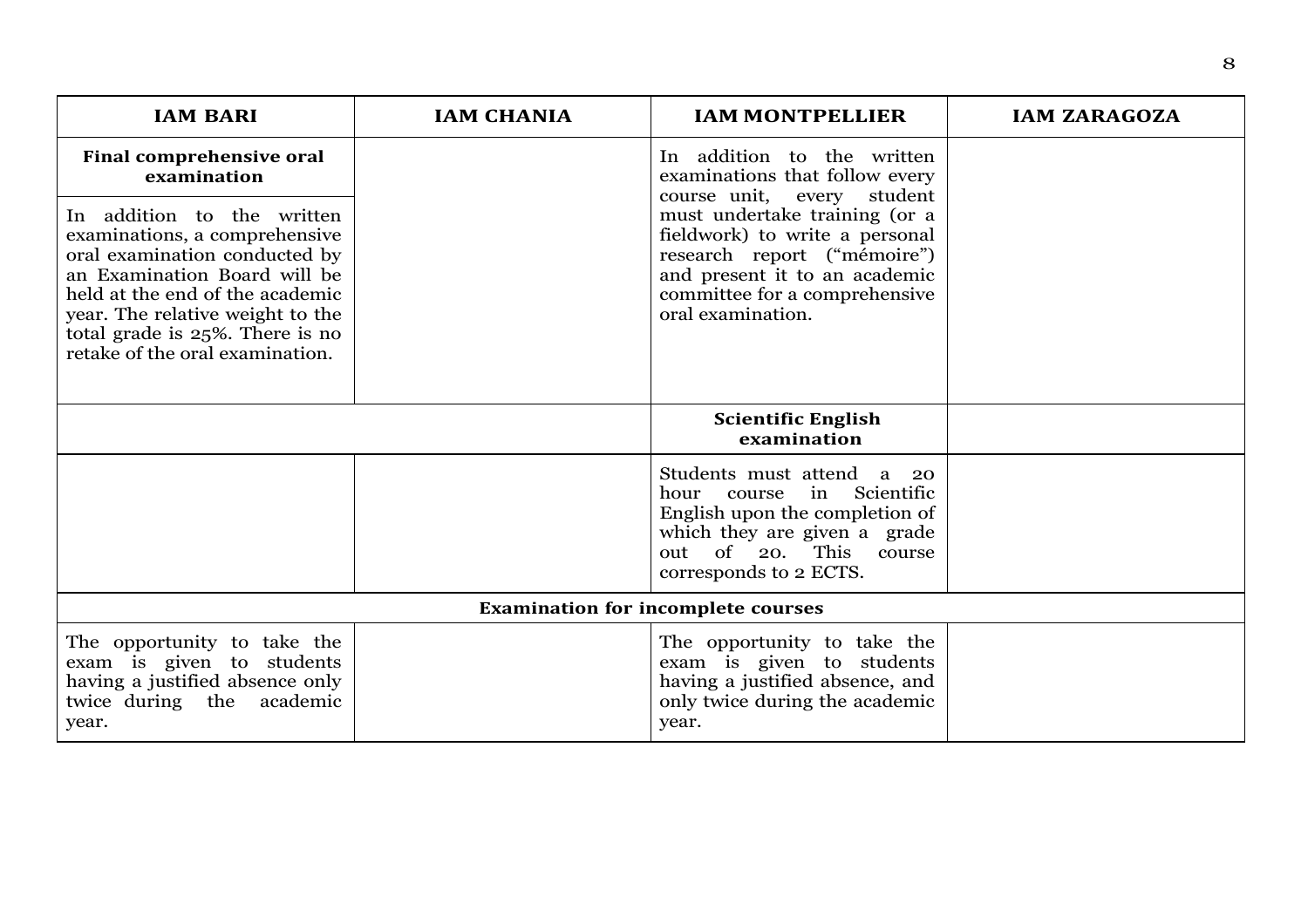| <b>IAM BARI</b>                                                                                                                                                                                    | <b>IAM CHANIA</b>                                                                                                                                                                                                                                                                                                                                                                                                                                                                                                                                                                                                                                                                                                                                                                                                                                                                                                                                                                                            | <b>IAM MONTPELLIER</b>                                                                                                                                        | <b>IAM ZARAGOZA</b>                                                                                                                                                                                                                                                                                                                                                                           |
|----------------------------------------------------------------------------------------------------------------------------------------------------------------------------------------------------|--------------------------------------------------------------------------------------------------------------------------------------------------------------------------------------------------------------------------------------------------------------------------------------------------------------------------------------------------------------------------------------------------------------------------------------------------------------------------------------------------------------------------------------------------------------------------------------------------------------------------------------------------------------------------------------------------------------------------------------------------------------------------------------------------------------------------------------------------------------------------------------------------------------------------------------------------------------------------------------------------------------|---------------------------------------------------------------------------------------------------------------------------------------------------------------|-----------------------------------------------------------------------------------------------------------------------------------------------------------------------------------------------------------------------------------------------------------------------------------------------------------------------------------------------------------------------------------------------|
|                                                                                                                                                                                                    |                                                                                                                                                                                                                                                                                                                                                                                                                                                                                                                                                                                                                                                                                                                                                                                                                                                                                                                                                                                                              | <b>Retaking exam policy</b>                                                                                                                                   |                                                                                                                                                                                                                                                                                                                                                                                               |
| Students who have obtained a<br>D grade (numerical score 40-<br>49) have the option of retaking<br>the exam up to 8 ECTS credits.<br>If the retake is passed, the final<br>mark of the exam is 50. | Introduction of a procedure<br>for changing an awarded<br>Grade:<br>grades<br>Once<br>have<br>been<br>submitted<br>Studies<br>the<br>to<br>Coordinator and have been<br>announced on the intranet, no<br>changes are awarded, unless an<br>instructor can provide a written<br>explanation that a legitimate<br>error has been made in the<br>calculation of a student's grade.<br>Introduction of a procedure<br>Appeal<br>for<br>against<br>an<br>awarded Grade:<br>In the case where a student<br>believes that the grade received<br>is different from what was<br>expected, the student may<br>appeal against the grade by<br>filing a petition with the<br>Administration Office.<br>For a petition to be reviewed, a<br>student must appeal within 15<br>days from the date the results<br>are announced on the intranet.<br>The Administration Office will<br>inform the Studies Coordinator<br>of the petition and will exhaust<br>all possibilities to resolve it<br>individually with the student | Students whose grades are<br>below 10/20 can retake exams<br>in not more than two units. The<br>final grade is the one obtained<br>in the retake examination. | Participants that have failed an<br>exam or that have obtained<br>less than $70/100$ (minimum<br>result required for admission to<br>the second year) can retake it.<br>The highest numerical score<br>that a participant can obtain<br>for a retake is $70/100$ . The<br>grade obtained in the retake is<br>definitive, even if it is lower<br>than the result obtained in the<br>first sit. |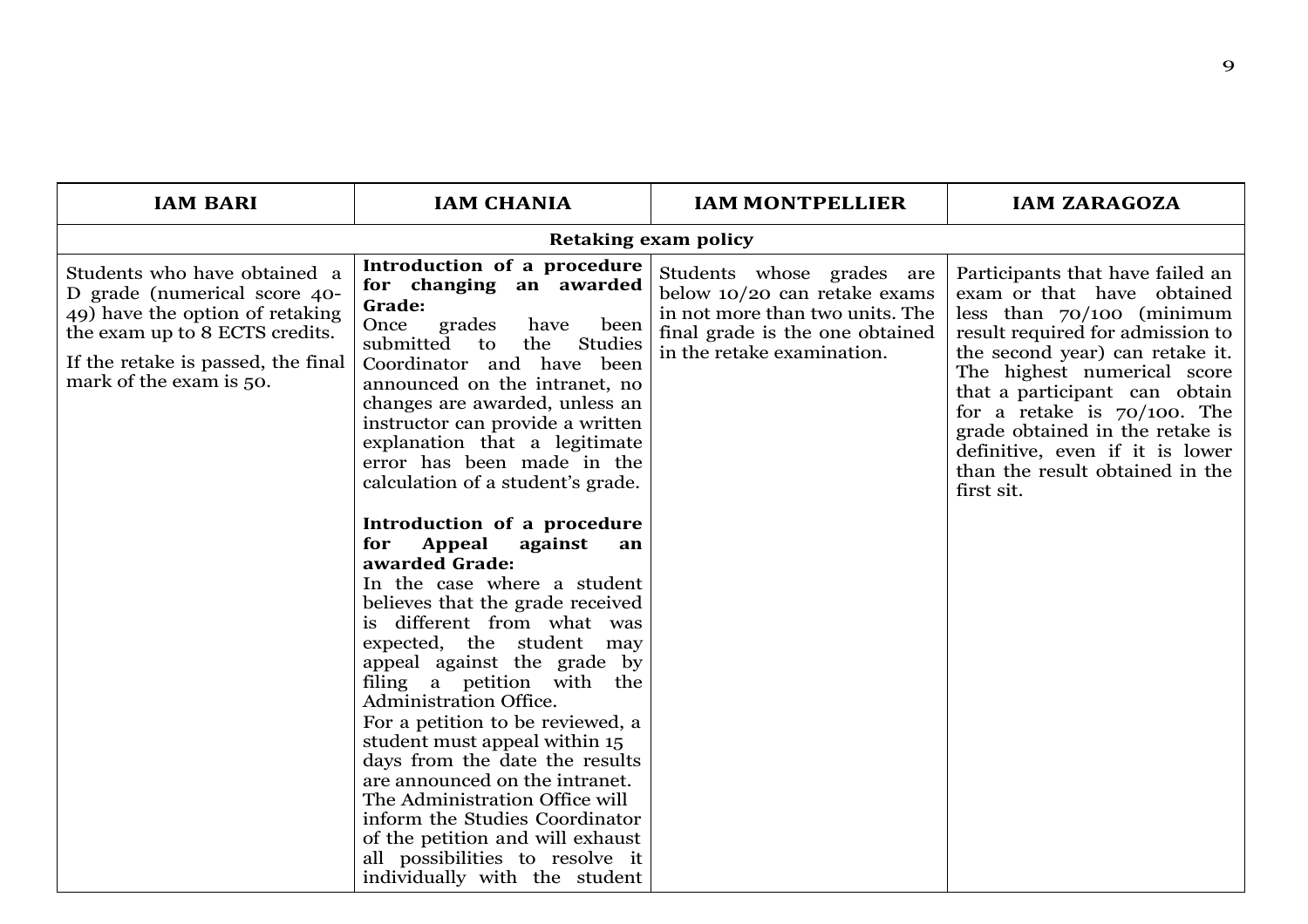|                                              | 10 |
|----------------------------------------------|----|
| and the instructor in question,              |    |
| and will reach a decision.                   |    |
| Changes of grades resulting                  |    |
| from an appeal require the                   |    |
| endorsement of the Director.                 |    |
| <b>Examination for incomplete</b>            |    |
| courses                                      |    |
| If the student did not attend                |    |
| classes or was unable to take an             |    |
| exam he has to justify his                   |    |
| absence and apply to the MAI                 |    |
| Director for permission to be                |    |
| examined.                                    |    |
| The Institute is the final judge of          |    |
| what constitutes an incomplete               |    |
| course.                                      |    |
| <b>Retaking exam policy</b>                  |    |
| a. To be graded for incomplete               |    |
| courses or to improve grades                 |    |
| students have the option of                  |    |
| retaking<br>$\overline{3}$<br>subunit/course |    |
| examinations<br>of<br>their                  |    |
| preference during a week-long                |    |
| retake period.                               |    |
| <b>b.</b> To improve a D grade               |    |
| (numerical score 49-0). The                  |    |
| final grade will be the highest              |    |
| grade attained between the first             |    |
| examination and the retake.                  |    |
| c. To improve a grade which is               |    |
| greater than 50. The final grade             |    |
| will be calculated from the                  |    |
| retake examination which will                |    |
| be weighted 50%, and the first               |    |
| grade which will also be                     |    |
| weighted 50%.                                |    |
| There<br>$\frac{1}{1}$<br>d.<br>retake<br>no |    |
| examination period for the last              |    |
| unit.                                        |    |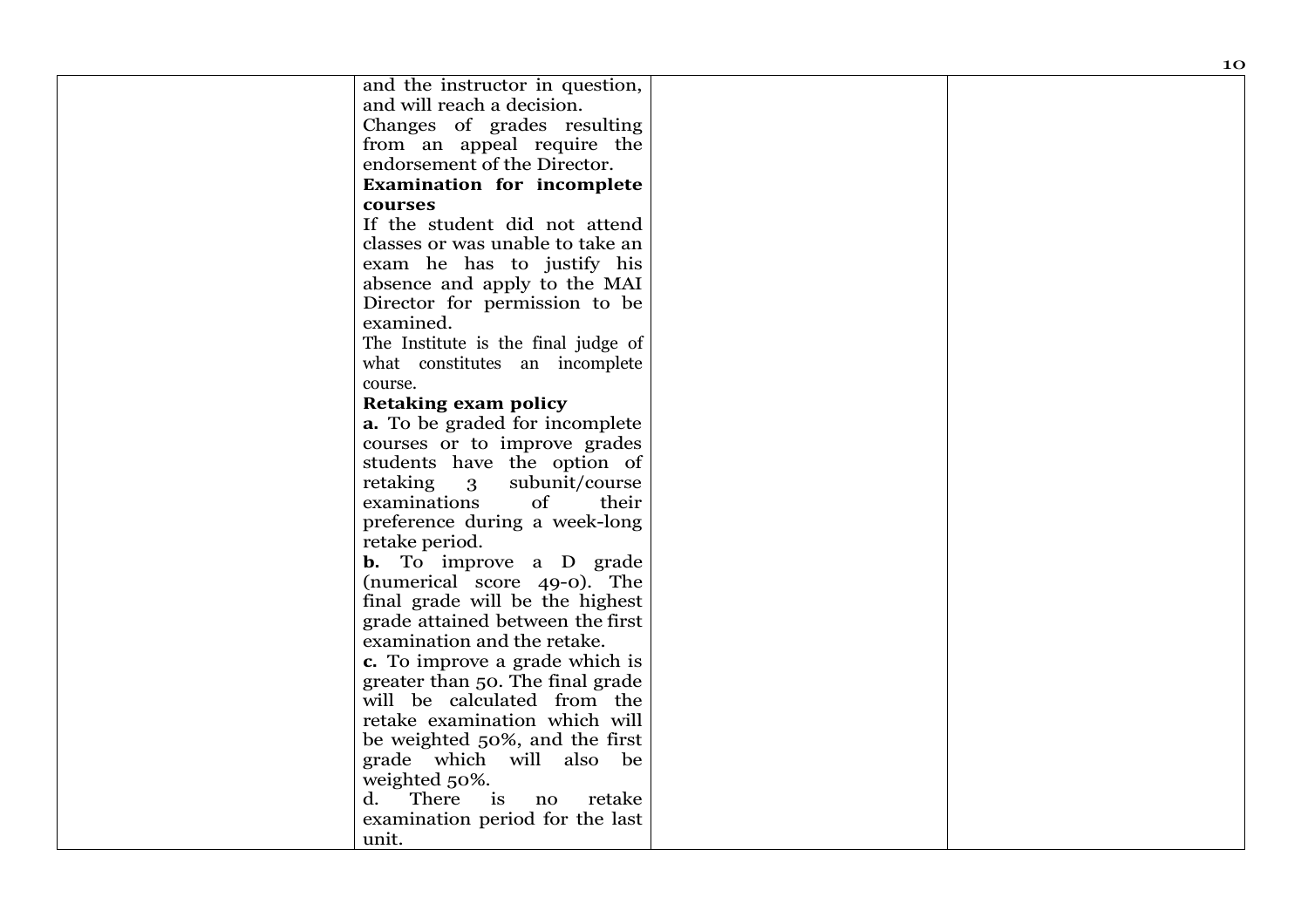| <b>IAM BARI</b>                                                                                                                                                                                                                                                                                                                                                                                                                                                                                                                                                                                                                                                                                                                      | <b>IAM CHANIA</b>                                                                                                                                                                                                                                                                                                                                                                                                                                                                                                                                                                                           | <b>IAM MONTPELLIER</b>                                                                                                                                                              | <b>IAM ZARAGOZA</b> |
|--------------------------------------------------------------------------------------------------------------------------------------------------------------------------------------------------------------------------------------------------------------------------------------------------------------------------------------------------------------------------------------------------------------------------------------------------------------------------------------------------------------------------------------------------------------------------------------------------------------------------------------------------------------------------------------------------------------------------------------|-------------------------------------------------------------------------------------------------------------------------------------------------------------------------------------------------------------------------------------------------------------------------------------------------------------------------------------------------------------------------------------------------------------------------------------------------------------------------------------------------------------------------------------------------------------------------------------------------------------|-------------------------------------------------------------------------------------------------------------------------------------------------------------------------------------|---------------------|
|                                                                                                                                                                                                                                                                                                                                                                                                                                                                                                                                                                                                                                                                                                                                      |                                                                                                                                                                                                                                                                                                                                                                                                                                                                                                                                                                                                             | IV.1. CONDITIONS FOR ISSUING THE MASTER OF SCIENCE DEGREE (120 ECTS)                                                                                                                |                     |
| of<br>To obtain the<br>Master<br>Science degree Students have<br>to present the progress of their<br>work<br>research<br>before<br><sub>a</sub><br><b>Supervising Team twice during</b><br>the academic year. The two<br>steps are:<br>bibliographic<br>Seminar:<br>$1$ st<br>project<br>proposal<br>search;<br>materials<br>(objectives,<br>and<br>methods) and related written<br>draft;<br>2 <sup>nd</sup> Seminar: presentation and<br>scientific value of the research<br>work (laboratory or field<br>activity) and related written<br>draft. The overall mark at the<br>end of the programme is<br>calculated taking into account<br>the whole work carried out by<br>the student during the year,<br>according to appendix 1 | The threshold for admission to<br>the MSc program would be<br>determined by calculating the<br>final average grade of all<br>participants-in the respective<br>program. The candidates who<br>have achieved a grade equal or<br>above the final average of the<br>respective program would be<br>admitted to the Master of<br>Science program (120 ECTS).<br>For programmes co-organized<br>Education<br>with<br>Higher<br>Institutions, passing marks to<br>the second part of the Master of<br>Science programme will take<br>into account the<br>academic<br>regulations of the partner<br>institutions. | To obtain the Master Diploma,<br>students must have totalized<br>60 credits with a grade of<br>$10/20$ in each unit AND $10/20$<br>in the presentation of their<br>research report. |                     |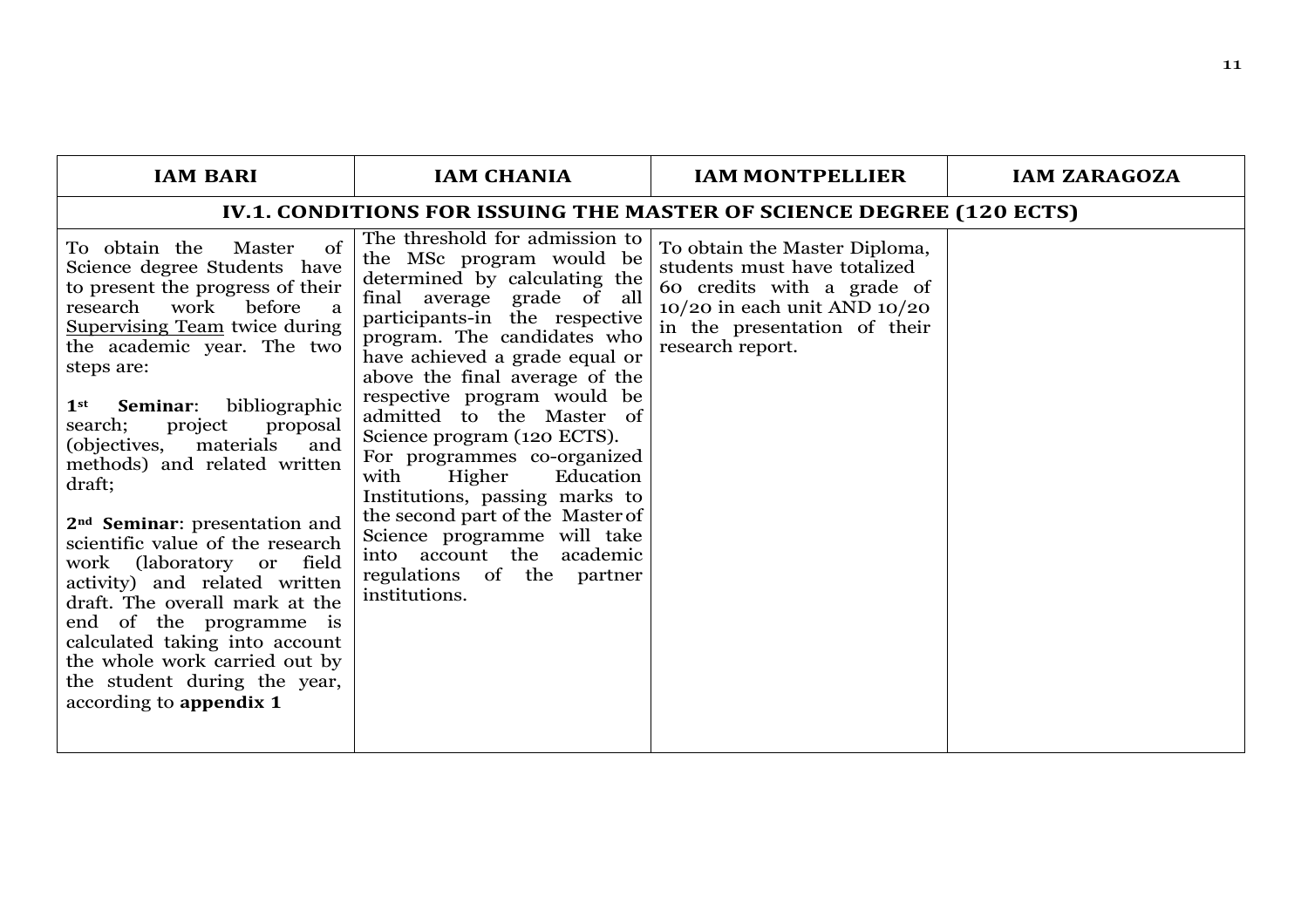| <b>IAM BARI</b>                                                                                                                                                                                                                                                                          | <b>IAM CHANIA</b>                                                                        | <b>IAM MONTPELLIER</b>                                                                                                                       | <b>IAM ZARAGOZA</b> |  |  |
|------------------------------------------------------------------------------------------------------------------------------------------------------------------------------------------------------------------------------------------------------------------------------------------|------------------------------------------------------------------------------------------|----------------------------------------------------------------------------------------------------------------------------------------------|---------------------|--|--|
| $\mathbf{V}_{\cdot}$                                                                                                                                                                                                                                                                     | CONDITION FOR ISSUING THE POSTGRADUATE SPECIALIZATION DIPLOMA AND THE "MASTER OF<br>MAI" |                                                                                                                                              |                     |  |  |
| The "Master of MAIB" is<br>issued upon the successful<br>completion of one of the MAI-<br>specialisation<br>Bari<br>programmes (first year of the<br>Science<br>Master<br>of<br>Programme).                                                                                              |                                                                                          | c) A personal research project<br>has to be presented to an<br>academic committee<br>and<br>obtain a minimum numerical<br>score of $10/20$ . |                     |  |  |
| It represents the acquisition of<br>a total of 60 ECTS. To obtain<br>the Master of MAIB the student<br>must:                                                                                                                                                                             |                                                                                          |                                                                                                                                              |                     |  |  |
| a) satisfy all the requirements<br>of the syllabus;<br>b) submit<br>final<br>$\overline{\mathbf{a}}$<br>project/supervised work at<br>the end of the programme;<br>sit a final oral examination;<br>c)<br>d) obtain an average mark<br>equal to or above 50, no<br>unit graded below 50. |                                                                                          |                                                                                                                                              |                     |  |  |